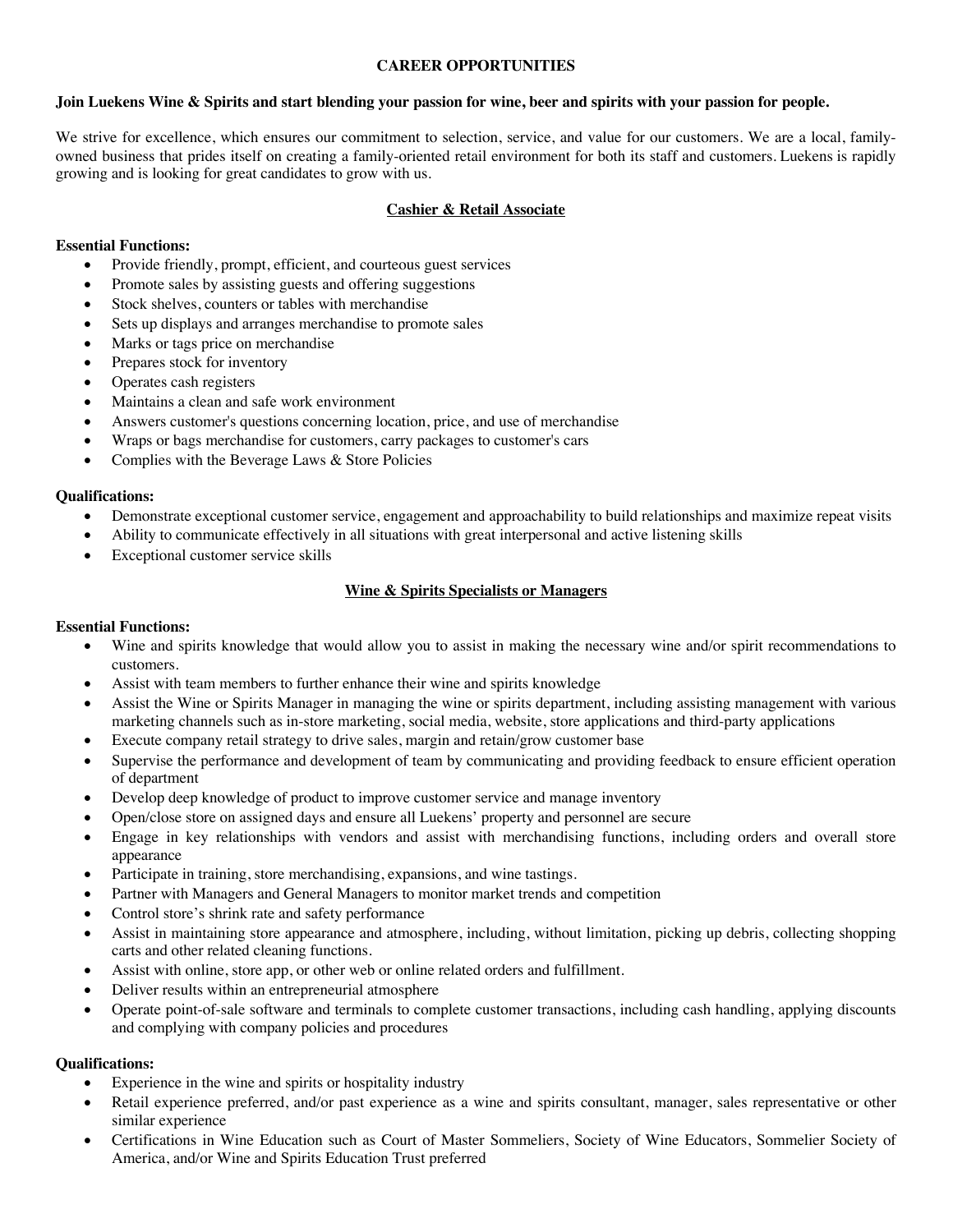- Strong leadership skills with experience managing people
- Ability to attract, develop and supervise high-performing team focused on sales and service
- Demonstrate exceptional customer service, engagement and approachability to build relationships and maximize repeat visits
- Experience managing inventory, sales and retail business systems (POS and inventory tracking software)
- Ability to communicate effectively in all situations with great interpersonal and active listening skills
- Exceptional customer service skills
- Ability to motivate and develop team members focused on sales and service
- Foster a sense of urgency, ownership, teamwork and personal commitment
- Manage time effectively and delegate appropriately
- Strong business acumen with ability to demonstrate solid sales and presentation skills

## **Inventory, Merchandising & Stocker Associate**

Merchandising associates will need to be able to receive and load product to and from our retail stores, move product to the appropriate shelves in our warehouse and then distribute/redistribute/merchandise throughout the sales floor. The ideal candidate for this position has previous retail and/or warehouse experience, a strong eye for detail, hard worker, and is able to work well as part of a dynamic team.

## **Essential Responsibilities:**

- Receive and load product into warehouse and/or retail stores
- Receive and load product to and from our retail stores
- Move product to the appropriate shelves in our warehouse and then distribute/redistribute throughout the sales floor
- Merchandise product in and around sales floor
- Utilize the company's inventory software platform to distribute/transfer product amongst store locations
- Collaborate with purchasing department to determine products needed for distribution and when products are missing
- Perform routine maintenance checks of the warehouse area and perform cleanup or simple repair duties when needed
- Adhere to company's policies, procedures and guidelines
- Must be able to lift 40+ pounds at a time, including ability to bend and climb ladders, on a regular and routine basis

# **Requirements, Qualifications & Skills:**

- Experience managing inventory, stocking, merchandising, and/or delivering retail products and merchandise, preferably in retail store environments
- Ability to communicate effectively in all situations with great interpersonal and active listening skills
- Foster a sense of urgency, teamwork and personal commitment
- Manage time effectively
- Hard worker
- Ability to walk and be on feet for 10 hours a day
- Ability to bend, climb ladders  $&$  lift 40+ lbs repeatedly

## **Shipping, Receiving & Distribution Associate**

## **Interaction:**

- Reports to Shipping/Operations Manager.
- Extensive interaction with co-workers and management team.

## **Essential Duties and Responsibilities:**

- Accurately pick, pack and ship fulfillment orders in a timely manner.
- Follow proper procedures for protecting sensitive personal identifiable customer information while on the sales floor.
- Maintain a clean and orderly workspace for packing and shipping orders.
- Support and implement changes needed to improve the company's efficiency.
- Uphold the values and integrity of the company.
- Work well with others to accomplish tasks, solve problems and achieve goals.
- Treat our product with care and respect by maintaining a clean, neat and organized store.
- Greet and assist all customers.
- Effectively multi-task between picking orders and delivering a consistent customer experience by gaining trust and respect with our customer while on the sales floor performing responsibilities.
- Perform all other duties as assigned.

## **Physical Demands:**